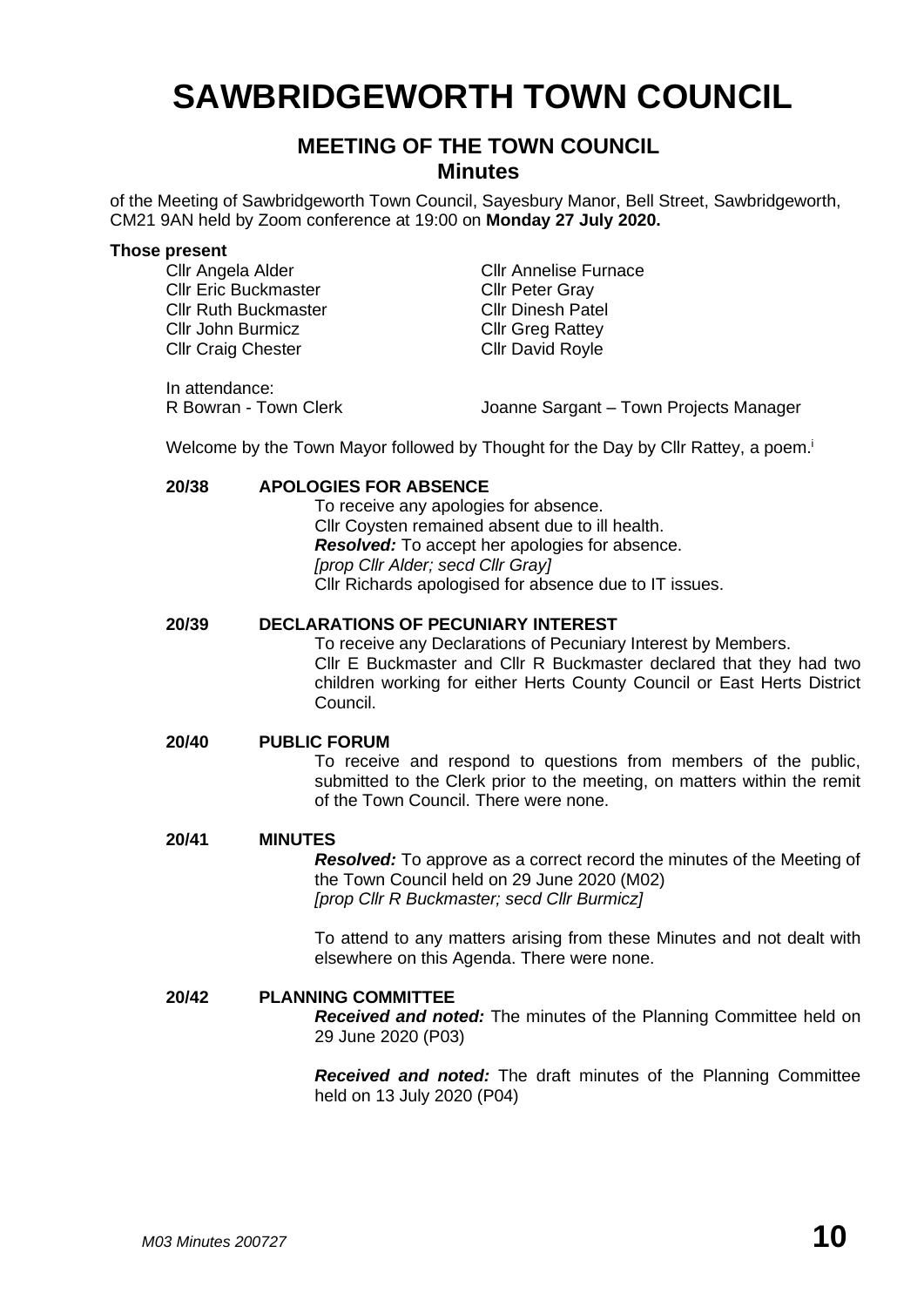**20/43 ECONOMIC DEVELOPMENT AND STAP COMMITTEE** *Received and noted:* The draft minutes of the Economic Development and STAP Committee on 13 July 2020 (E01) **20/44 AMENITIES COMMITTEE**

*Received and noted:* The amended draft minutes of the Amenities Committee held on 15 June 2020 (A01)

**20/45 ECO AUDIT WORKING PARTY** *Received and noted:* The notes of the Eco Audit Working Party held on 10 June 2020

> It was agreed that the Eco Audit Working party should report to the Finance & Policy Committee as determined at the Annual meeting of the Town Council.

#### **20/46 MAYOR'S CORRESPONDENCE/COMMUNICATIONS** *Received and noted:* Mayor's report

- Other items
	- o Cubs meeting
		- o Youth Club session at Ballfields
		- o Police priorities meet9ing
		- o 30 July Community Voice meeting

#### **20/47 REPRESENTATIVES REPORTS** *Received and noted:*

## Representatives reports from:

- o County Councillor E Buckmaster
	- o Verge cleared at Ballfields
	- o Design consultation at Burnside 20mpg speed limit for town centre, letter going to 1350 households shortly
	- $\circ$  Town twinning signs are on hold for the moment
	- o PTRO for Three Mile Pond in process
	- o Work on FP276 ordered
	- o HCC to be chased again for surface water drains to be cleared in Bell Street, now becoming an environmental health issue
- o District Councillor Alder
	- o No meetings have taken place
- o District Councillor R Buckmaster
	- o EHDC has obtained funding for a bicycle rack for each of the five towns.
- o District Councillor Burmicz
	- o No meetings have taken place
- o Hertfordshire Police
	- o Police priorities set and concentrate on ASB
- o Other Representatives
	- o Cllr Royle Footpaths; Schools; Town Twinning; and VJ Day
		- Tharbies FP26, landowner not going to let it be a permissive path because of a history of misuse and vandalism.
	- o Cllr R Buckmaster *– RHSO; SYPRC*

## **20/48 OFFICERS REPORTS**

*Received and noted:* Officers' reports for the month of July 2020

- o Clerk noted anomalies in the treatment of submitted Annual returns by external Auditors
- o Clerk noted that Sara Saunders, Head of Planning at EHDC had advised that there was no date yet for DMC to consider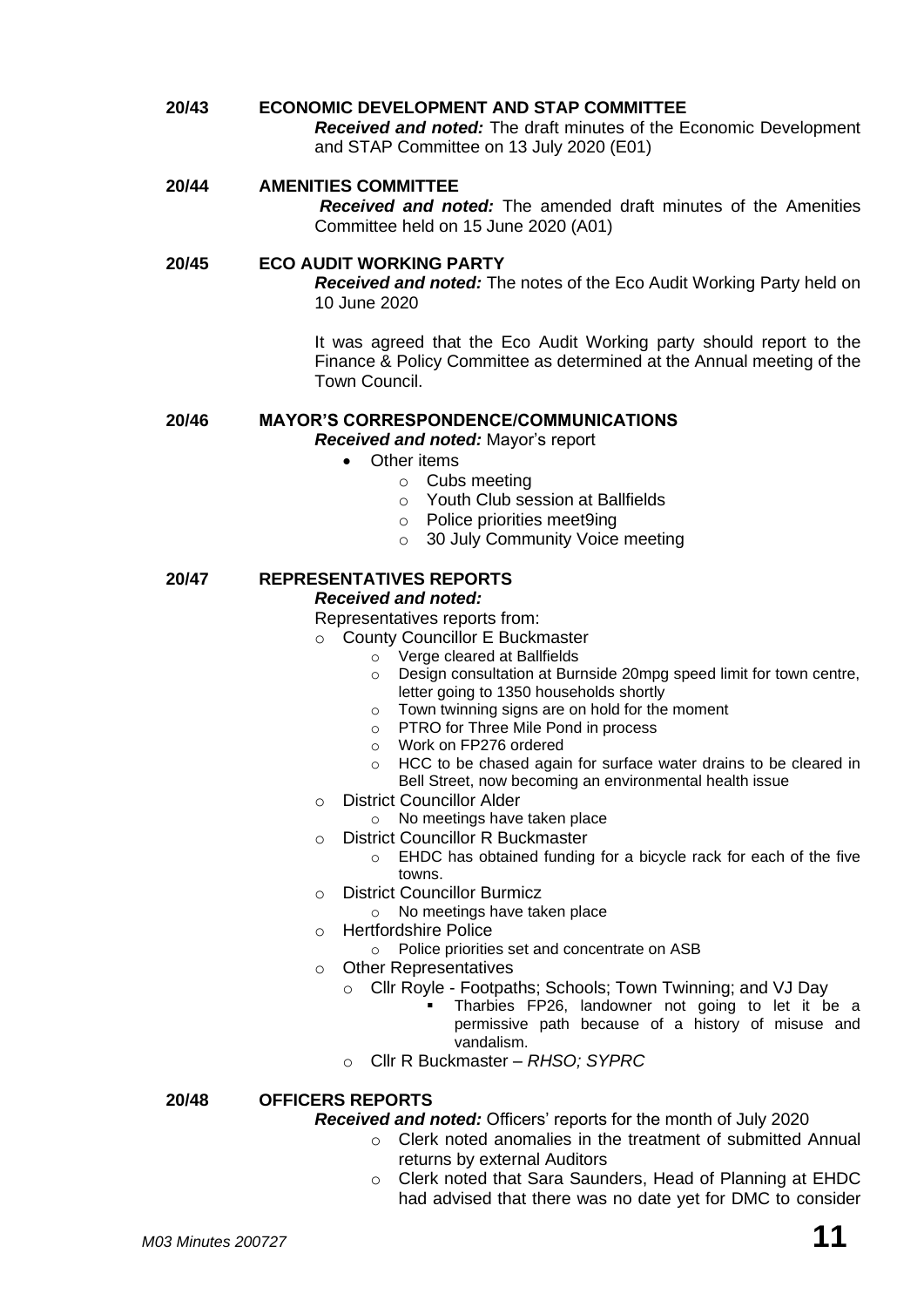SAWB4 as there were further points of clarification that needed work.

- o Clerk advised the implications of the Business and Planning Act 2020 which was enacted on 22 July.
- o Clerk advised the information received from the Parking manager at EHDC relating to terms of reference for CEOs.
	- o Members asked that more concentration be given to parking offences in The Square and Knight Street rather than Bell Street.
- o TPM advised that read closures would be made for Remembrance Day and Christmas events even though they might not be used.

#### **20/49 GRANT APPLICATIONS**

To consider the following grant applications:

1. Sawbridgeworth Bowling Club. To fit a handrail to the access ramp to the refurbished club house.

*Resolved:* To make a grant of £500 *[prop Cllr Alder; secd Cllr R Buckmaster]*

2. Hertfordshire Boat Rescue. Contribution to running cost of COVID-19 Community Support Patrols.

*Resolved:* To make a grant of £500 *[prop Cllr E Buckmaster; secd Cllr Gray]*

## **20/50 SAWBRIDGEWORTH RETURN TO WORK**

*Noted:* The current measures in place and being proposed for the social distancing and safety of people as retail and commercial premises are allowed to re-open.

To review what processes would be put in place if the reoccurrence of COVID-19 was to cause a total lock down. HCC has in place outbreak planning which consists of:

- **Identify**
- Member lead governance board
- A communications cell
- A behaviour hub
- Analysis
- Outbreak measurement on a scale of 1-4

## **20/50A DEVOLUTION AND RECOVERY**

*Noted:* Initial perceptions on the Government proposals, which will be published in a White Paper in September, to force through a reorganisation of local government.

#### **20/51 SPEED MANAGEMENT STRATEGY**

*Noted:* The comments made in response to the HCC Speed management Strategy. Clerk to precis comments and respond to the HCC consultation.

#### **20/52 TOILET TOWN TWINNING**

To consider whether a toilet twinned town idea might be a useful